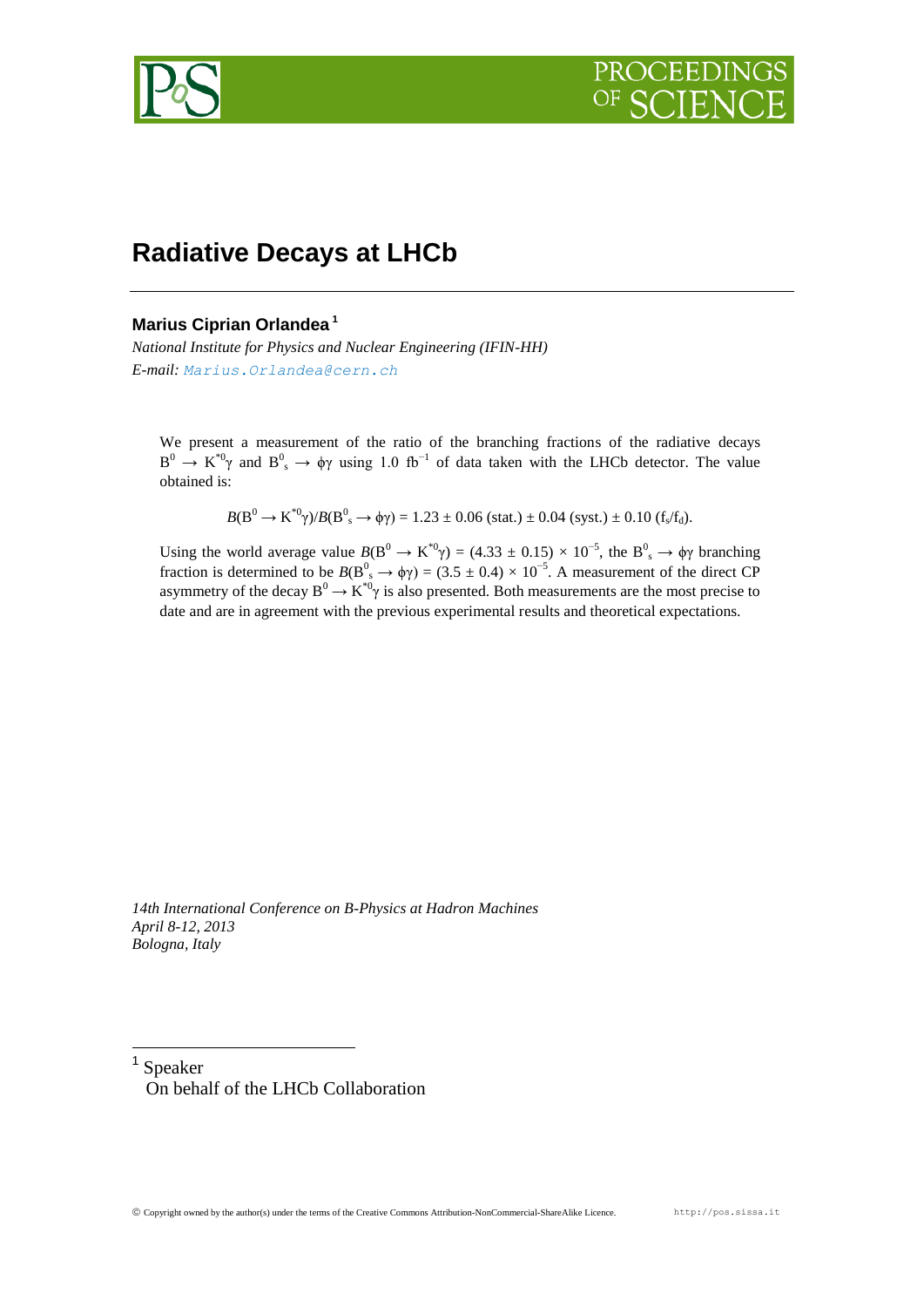# **1. Introduction**

Radiative decays of the B-mesons provide a good test for the Standard Model (SM) as they can be described through one-loop penguin diagrams involving Flavour Changing Neutral Current (FCNC) processes. Measurement of the branching fractions of the radiative decays of the B mesons can give hints of the presence of new physics (NP) particles at the tree and loop levels. Gluon loop processes in  $b \rightarrow (s,d)$  transitions give access to  $|V_{td}|$  and  $|V_{ts}|$ , complement  $\Delta m_{d,s}$  measurements, and provide a direct constraint on the matrix CKM. Extra one-loop contributions from beyond the Standard Model (SM) process which affect the transition dynamics may be extracted from measurements  $BR$ ,  $A_{CP}$ , isospin asymmetries and the helicity structure of the photon.

This paper reports on the measurements of the branching fraction ratio  $B(B^0 \to K^{*0}\gamma)/B(B_s \to \phi\gamma)$  using data corresponding to an integrated luminosity of 1.0 fb<sup>-1</sup> of *pp* collision data collected by the LHCb experiment at a centre-of-mass energy of 7 TeV in 2011. The measured ratio and the world average value of  $B(B^0 \to K^{*0}\gamma)$  are then used to determine  $B(B^0_s \to \phi \gamma)$ . A measurement of the direct CP asymmetry of the decay  $B^0 \to K^{*0} \gamma$  is also presented. Further details can be found in [1].

# **2. Detector and trigger strategy**

The LHCb detector, described in detail in Ref. [2], is a single-arm forward spectrometer covering the pseudorapidity range  $2 < \eta < 5$ , designed for the study of particles containing b or c quarks. The detector includes a high precision tracking system consisting of a silicon-strip vertex detector surrounding the *pp* interaction region, a large-area silicon-strip detector located upstream of a dipole magnet with a bending power of about 4 Tm, and three stations of siliconstrip detectors and straw drift tubes located downstream. Charged hadrons are identified using two ring-imaging Cherenkov (RICH) detectors. Photon, electron and hadron candidates are identified by a calorimeter system consisting of scintillating-pad and preshower detectors, an electromagnetic calorimeter and a hadronic calorimeter. Muons are identified by a system composed of alternating layers of iron and multiwire proportional chambers.

The trigger consists of a hardware stage, based on information from the calorimeter and muon systems, followed by two software stages which apply a full event reconstruction. Decay candidates are required to have triggered on the signal photon and the daughters of the vector meson. At the hardware stage, the decay candidates must have been triggered by an electromagnetic candidate with transverse energy  $(E_T) > 2.5$  GeV. At the first software stage, events are selected when a charged track is reconstructed with (impact parameter) IP  $\chi^2 > 16$ . Furthermore, a charged track is required to have either (transverse momentum)  $P_T > 1.7$  GeV/c for a photon with  $E_T > 2.5$  GeV, or  $P_T > 1.2$  GeV/c when the photon has  $E_T > 4.2$  GeV. At the second software stage, a track passing the previous criteria must form a  $K^{\ast 0}$  or  $\phi$  candidate when combined with an additional track, and the invariant mass of the combination of the  $K^{0}(\phi)$ candidate and the photon candidate that triggered the hardware stage is required to be within 1 GeV/ $c^2$  of the world average  $B^0(B^0_s)$  mass.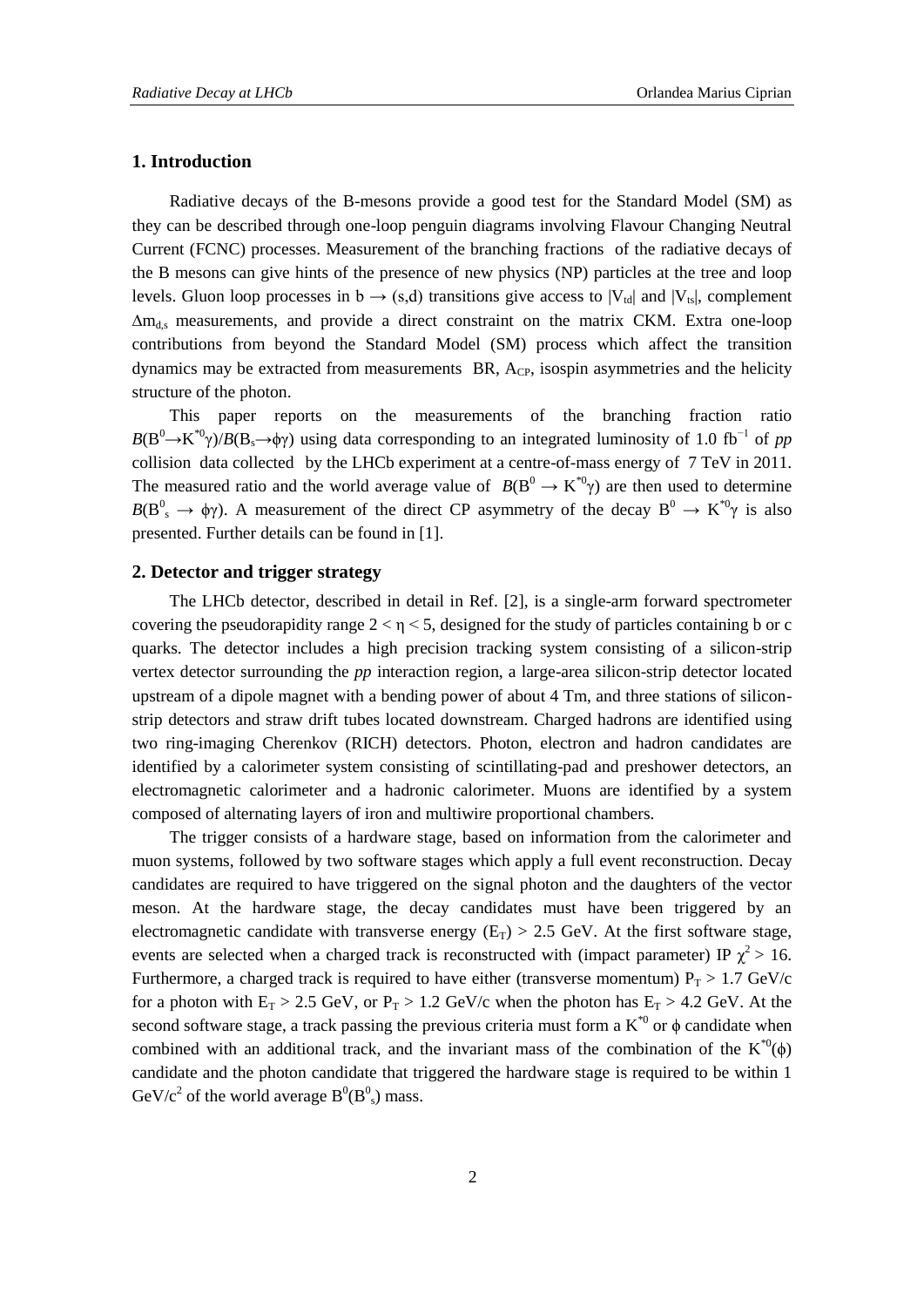### **3. Background sources**

The partial reconstruction of charged  $B \to h^+h^- \gamma X$  or  $B \to h^+h^- \pi^0 X$  decays gives a broad background contribution at lower candidate masses, with a high-mass tail that extends into the signal region. The partially reconstructed  $B^+ \to K^{*0}\pi^+\gamma$  and  $B^+ \to \phi K^+\gamma$  radiative decays produce a peaking contribution in the low-mass sideband at around 5.0 GeV/c<sup>2</sup> for B<sup>0</sup>  $\rightarrow$  K<sup>\*0</sup> $\gamma$ and around 4.5 GeV/c<sup>2</sup> for  $B^0$ <sub>s</sub>  $\rightarrow \phi \gamma$ . The corresponding contamination from all the above sources has been estimated to be  $(3.3 \pm 1.1)$ % and  $(1.8 \pm 0.3)$ % for the B<sup>0</sup>  $\rightarrow$  K<sup>\*0</sup>γ and B<sup>0</sup><sub>s</sub>  $\rightarrow$  φγ decays, respectively.

Contamination from several exclusive background decays is studied using simulated data samples. The irreducible  $B^0_s \to K^*\gamma$  decays, the  $\Lambda^0 \to \Lambda^*(pK^-)\gamma$  decays, and the charmless  $B^0_s \to h^+h^-\pi^0$  decays produce peaked contributions under the invariant mass peak of  $B^0 \to K^{*0}\gamma$ . Additional contributions from the partial reconstruction of multi-body charmed decays and  $B \to V \pi^0 X$  have been added to simultaneous fits to the data samples in the same way. The shape of these contributions is again determined from the simulation.

#### **4. Measurement of the ratio of branching fractions**

The ratio of branching fractions is measured as:

$$
\frac{B(B^0 \to K^{*0}\gamma)}{B(B^0_s \to \phi\gamma)} = \frac{N_{sig}^{B^0 \to K^{*0}\gamma}}{N_{sig}^{B_s^0 \to \phi\gamma}} \times \frac{B(\phi \to K^+K^-)}{B(K^{*0} \to K^+\pi^-)} \times \frac{f_s}{f_d} \times \frac{\epsilon_{B_s^0 \to \phi\gamma}}{\epsilon_{B^0 \to K^{*0}\gamma}}
$$

where N<sub>sig</sub> are the observed yields of signal candidates,  $B(\phi \rightarrow K^+K^-)/B(K^{*0} \rightarrow K^+\pi^-) = 0.735 \pm 0.735$ 0.008 [3] is the ratio of branching fractions of the corresponding vector meson decays,  $f_s/f_d =$  $0.267^{+0.021}_{-0.020}$  [4] is the ratio of the B<sup>0</sup> and B<sup>0</sup><sub>s</sub> hadronization fractions in pp collisions at  $\sqrt{s} = 7$ TeV, and  $\epsilon_{B_s^0 \to b\nu} / \epsilon_{B_s^0 \to K^{*0} \nu}$  is the ratio of total reconstruction and selection efficiencies of the two decays.  $\dot{N}(B^0_s \rightarrow \phi \gamma)/N(B^0 \rightarrow K^{*0} \gamma)$  was obtained from the fit Shown in Fig. 1.



Fig.1: Distributions of the B<sup>0</sup>  $\rightarrow$  K<sup>\*0</sup>γ (left) and B<sup>0</sup><sub>s</sub>  $\rightarrow$  φγ (right) candidates.

The efficiency ratio is:

$$
\frac{\varepsilon_{B_S^0 \to \phi\gamma}}{\varepsilon_{B^0 \to K^{*0}\gamma}} = r_{\text{reco\&\text{sel}}}\times r_{\text{PID}} \times r_{\text{trigger}}
$$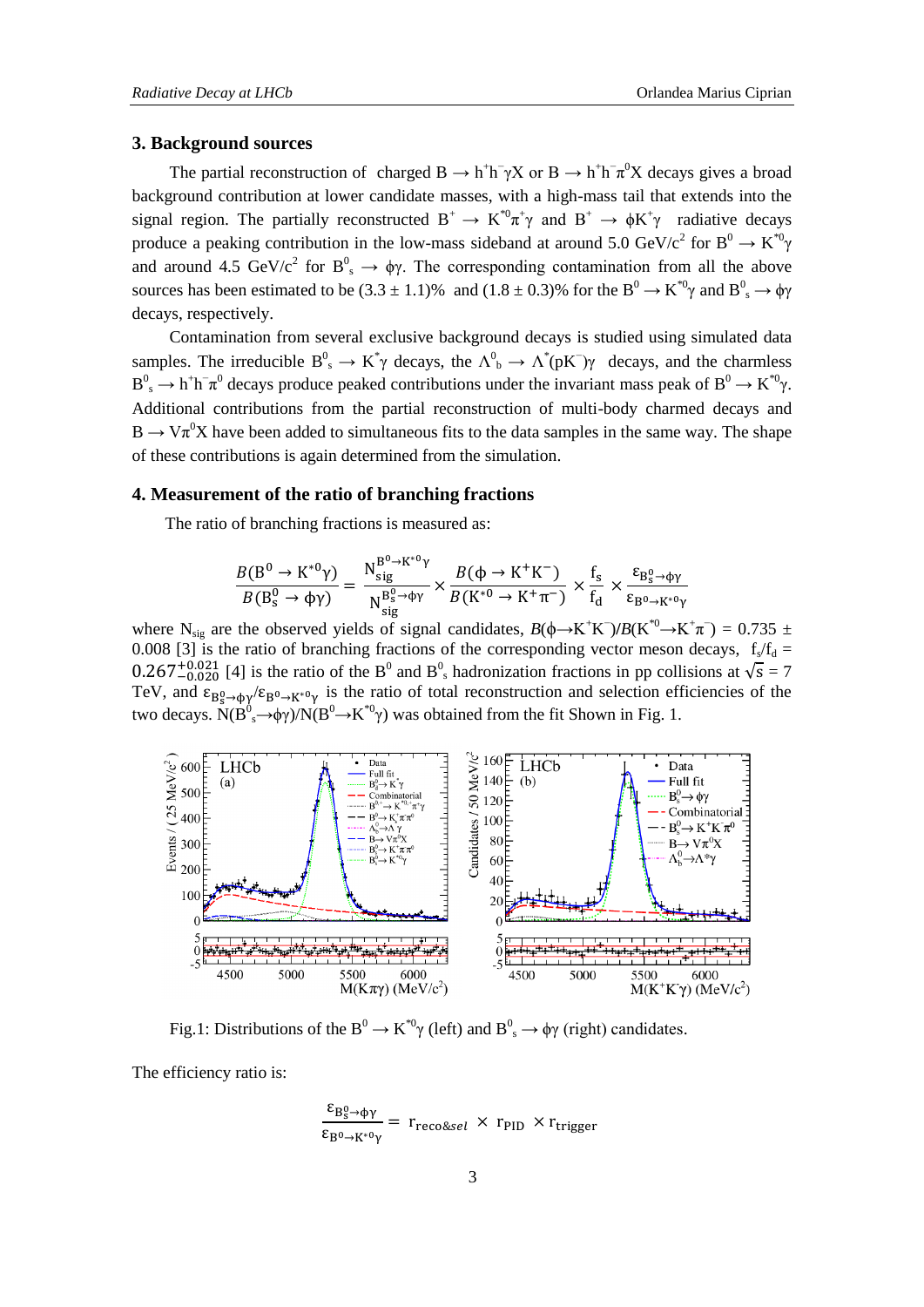where  $r_{reco\&sel}$ ,  $r_{PID}$  and  $r_{trigger}$  are the efficiency ratios due to the reconstruction and selection, the particle identification (PID) and the trigger requirements, respectively.

# **5.** Measurement of the CP asymmetry in  $\textbf{B}^0{\rightarrow}\textbf{K}^{*0}\gamma$  decays

The physical CP asymmetry  $(A_{CP})$  is measurement as:

$$
A_{\rm CP} \left( B^0 \to K^{*0} \gamma \right) = A_{\rm RAW} \left( B^0 \to K^{*0} \gamma \right) - A_{\rm D} \left( K \pi \right) - \kappa \times A_{\rm P} \left( B^0 \right)
$$

where the first term of the equation is the raw asymmetry in the final state, which must be corrected for detection and production effects. The next two terms,  $A_D(K\pi)$  and  $A_P(B^0)$ , represent the detection asymmetry of the kaon and pion pair and  $B<sup>0</sup>$  meson production asymmetry, respectively. The dilution factor  $\kappa$  arises from the oscillations of neutral B mesons. Figure 2 shows the results of the fit. The fit includes product of corrections to the background model, magnet polarity,  $B^0$  meson production, and particle detection in final state.



Fig.2: Distributions of the  $B^0 \to K^{*0}\gamma$  (left) and  $\overline{B^0} \to \overline{K^{*0}}\gamma$  (right) decay candidates.

# **6. Results and conclusions**

The ratio of branching fractions  $B^0 \to K^{*0}\gamma$  and  $B^0 \to \phi\gamma$  has been measured to be:

$$
\frac{B(B^0 \to K^{*0}\gamma)}{B(B_s^0 \to \phi\gamma)} = 1.23 \pm 0.06 \text{ (stat.)} \pm 0.04 \text{ (syst.)} \pm 0.10 \left(\frac{f_s}{f_d}\right)
$$

which is the most precise measurement to date and is in good agreement with the SM prediction of  $1.0 \pm 0.2$  [5].

The branching fractions of  $B(B^0_s \to \phi \gamma)$  has been determined using the world average value of  $B(B^0 \to K^{*0}\gamma) = (4.33 \pm 0.15) \times 10^{-5}$  to be:

$$
B(B^0s \rightarrow \phi \gamma) = (3.5 \pm 0.4) \times 10^{-5}.
$$

The direct CP asymmetry in  $B^0 \to K^{*0} \gamma$  decays has also been measured with the same data sample and found to be: